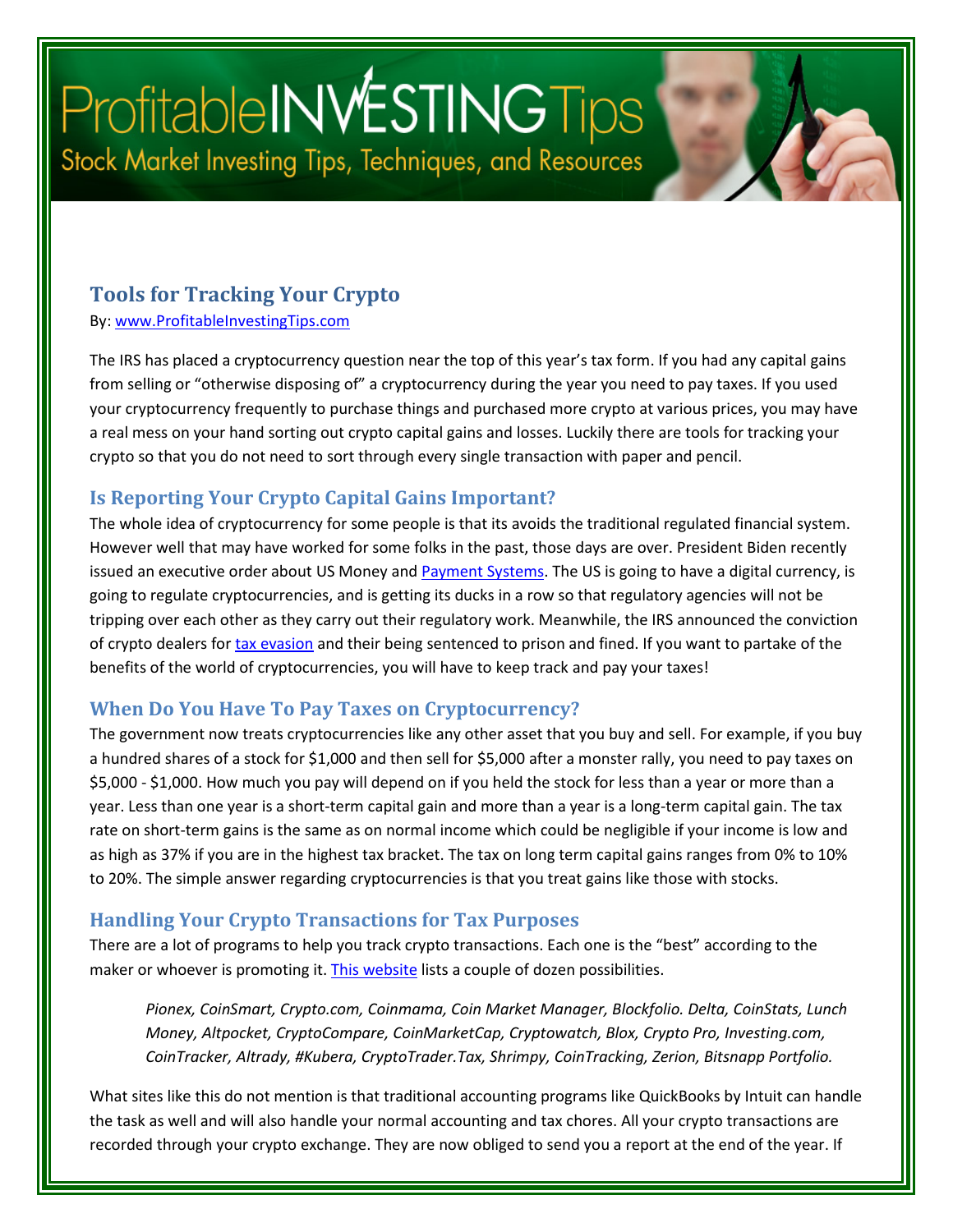you deal with more than one exchange you may need to make certain that your tax info is correctly integrated exchange to exchange in which case, you may need the services of a CPA who is comfortable dealing with crypto issues. The bottom line is that you need to pay attention to this and pay your taxes. This will especially be the case if you bought your bitcoin when it was worth \$100 and were spending it late in 2020 when it was worth more than \$60,000.

For more insights and useful information about investments and investing, visit [www.ProfitableInvestingTips.com.](http://www.profitableinvestingtips.com/)

## **FREE training materials.**

## **Free Weekly Investing Webinars**

**Don't miss these free training events!**

<http://www.profitableinvestingtips.com/free-webinar>

### **Forex Conspiracy Report**

**Read every word of this report!**

[http://www.forexconspiracyreport.com](http://www.forexconspiracyreport.com/)

## **Get 12 Free Japanese Candlestick Videos Includes training for all 12 major candlestick signals.**

[http://www.candlestickforums.com](http://www.candlestickforums.com/)

**Disclaimer:** Trading and investing involves significant financial risk and is not suitable for everyone. No content on this document should be considered as financial, trading, or investing advice. All information is intended for educational purposes only.